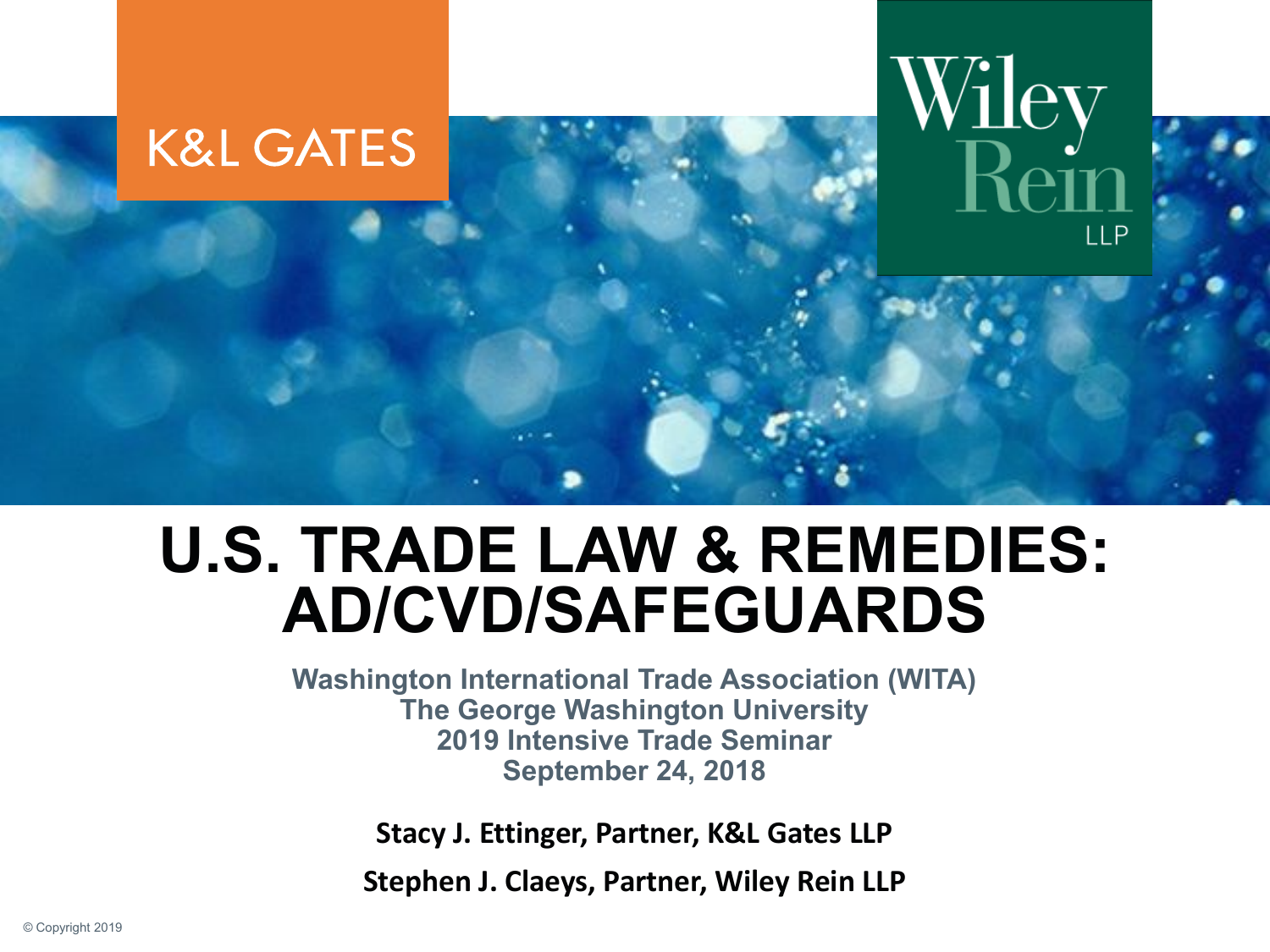## **TRADE REMEDIES**

- Unfair foreign pricing and government subsidies distort the free flow of goods and adversely affect competing businesses in the global marketplace.
- **Antidumping (AD) and countervailing (CVD) duty measures** may be used to remedy the artificial advantage created by **unfair foreign pricing and government subsidies**.
- **Safeguard actions** may be used to provide relief for domestic industries seriously injured or threatened with serious injury by **increased imports**.
	- The basics
	- The process

\_\_\_\_\_\_\_\_\_\_\_\_\_\_\_\_\_\_\_\_\_\_\_

- The players
- The disputes

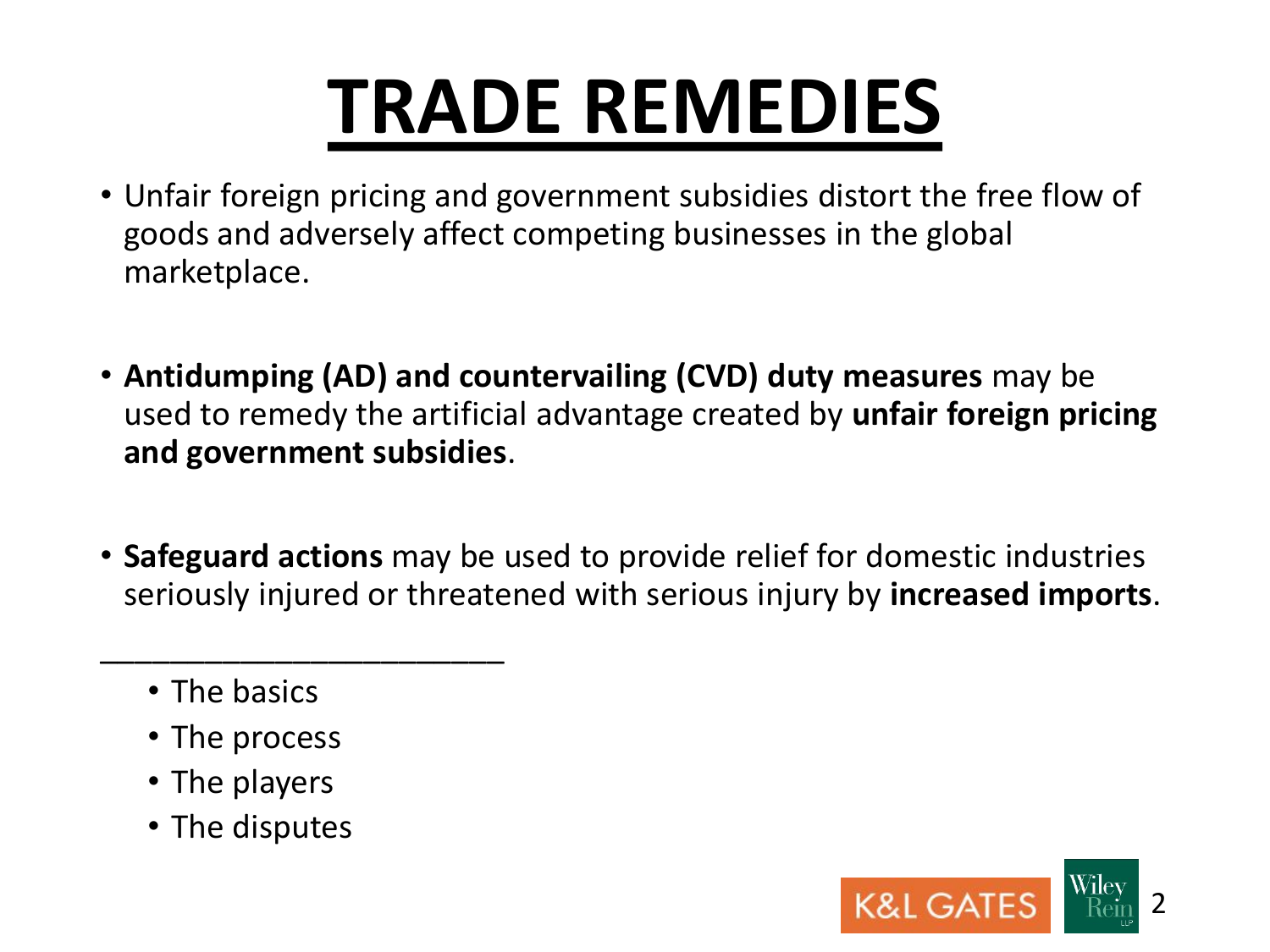# **ANTIDUMPING MEASURES**

- Dumping involves the **actions of companies** (in contrast to subsidy cases which involve the actions of governments).
- Dumping investigations and determinations are **country, product, and company-specific**.
- If a **company exports a product at a price lower than the price it normally charges on its own home market**, it is said to be "**dumping**" the product.
- The **difference between the price (or cost) in the home market and the price in the export market is called the dumping margin**.
- The WTO Agreement does not regulate the actions of companies engaged in dumping. Its focus is on how governments can or cannot react to dumping.

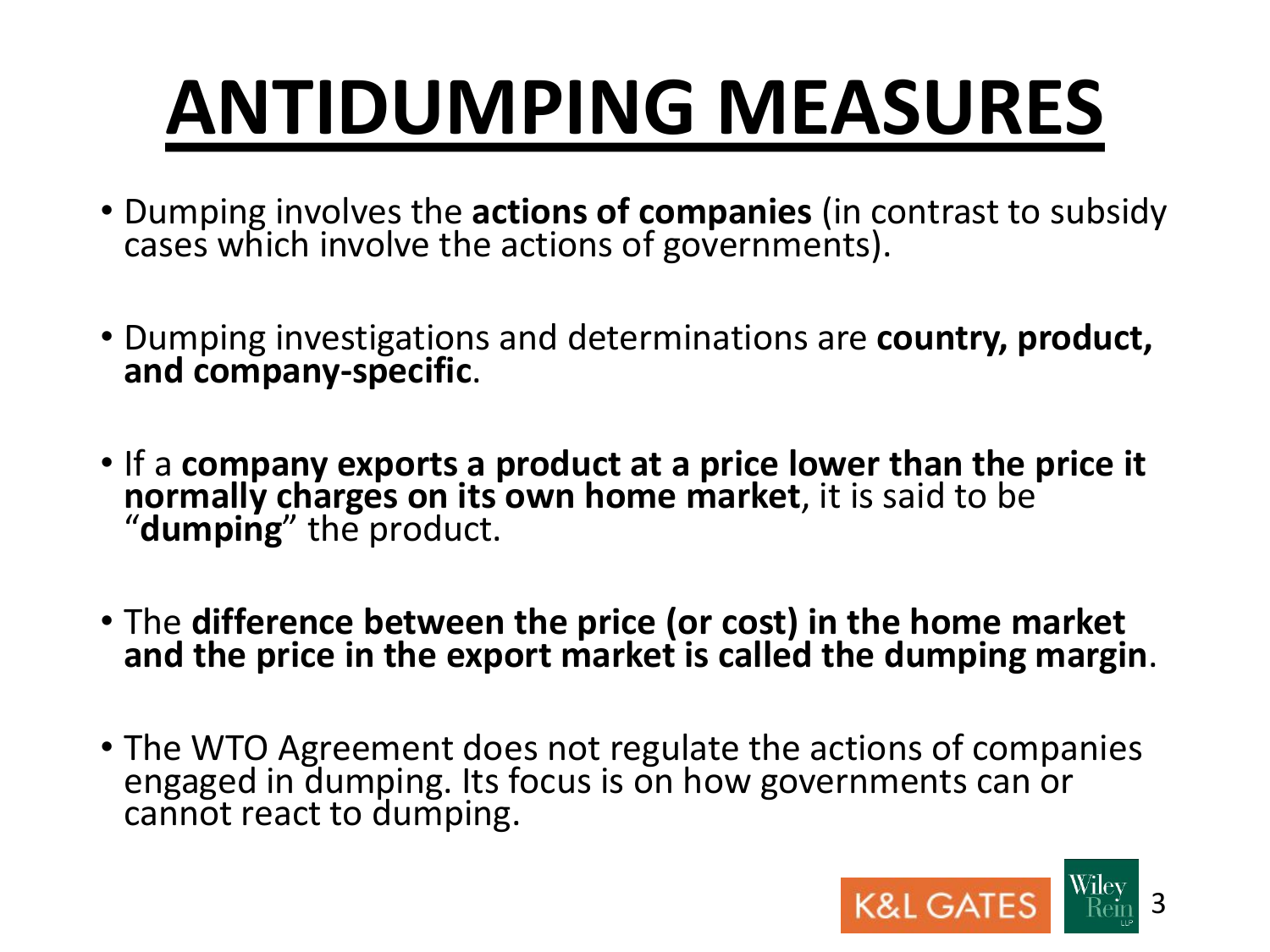## **ANTIDUMPING MEASURES, cont'd**

- Under the U.S. system, the **Commerce Department determines whether dumping is occurring**, and if so, the margin of dumping.
- The **International Trade Commission (ITC) determines whether the U.S. industry is materially injured** or threatened with material injury **by reason of the imports** under investigation.
- **If both Commerce and the ITC reach affirmative final determinations, Commerce will instructs Customs and Border Protection (CBP) to assess duties** against imports of that product into the United States.
- The **duties are assessed as a percentage of the value of the imports** and are equivalent to the dumping margin.

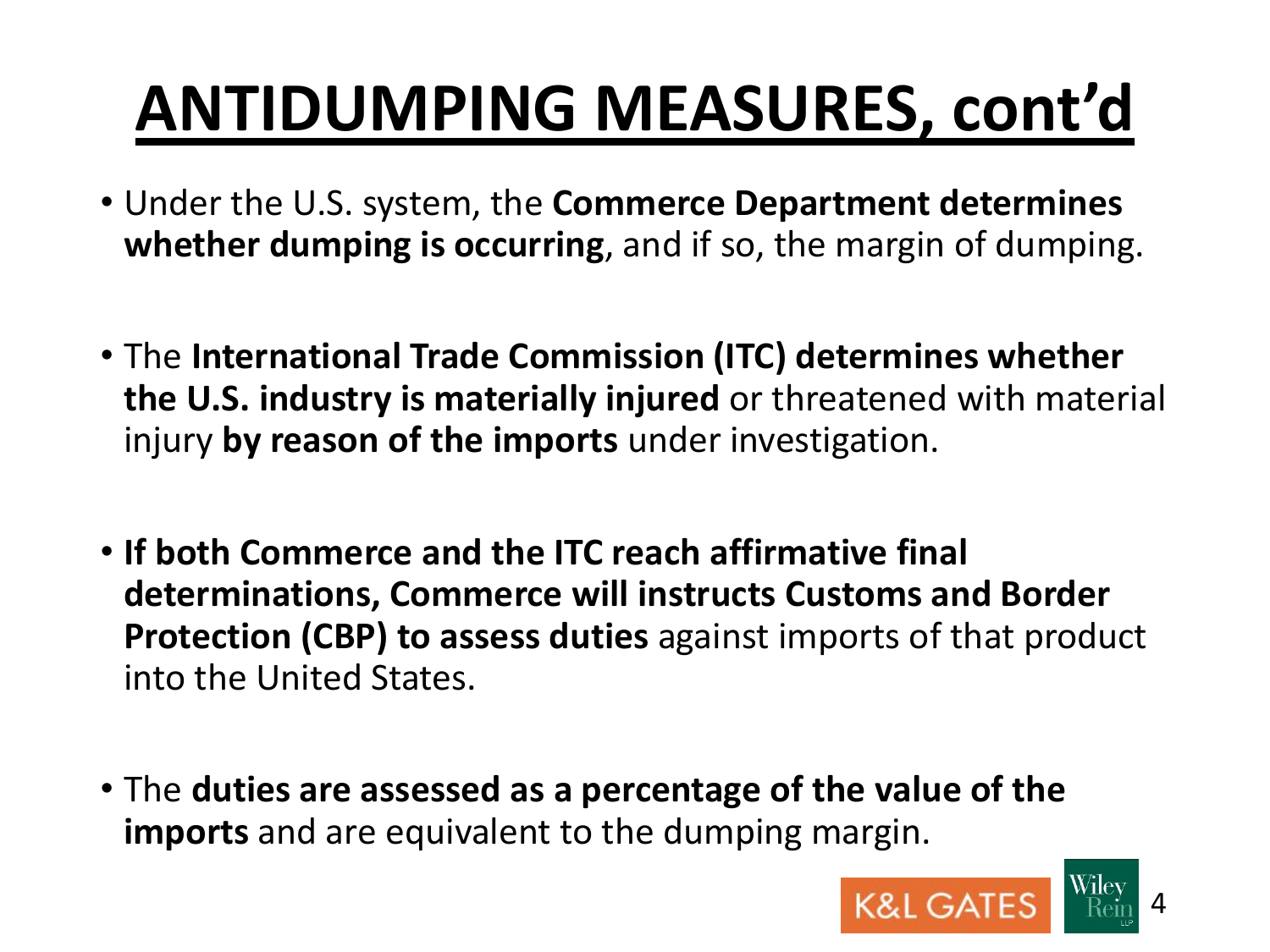## **COUNTERVAILING DUTY MEASURES**

- Foreign governments subsidize industries when they provide financial assistance to benefit the production, manufacture or exportation of goods.
- Subsidies can take many forms, such as direct cash payments, credits against taxes, and loans at terms that do not reflect market conditions.
- The WTO Agreement disciplines the use of subsidies, and regulates the actions countries can take to counter the effects of subsidies.
- Under the Agreement, a **country can use the WTO's dispute-settlement procedure to seek the withdrawal of the subsidy** or the removal of its adverse effects.
- **Or the country can initiate a countervailing duty investigation**. The amount of subsidies the foreign producer receives from the government is the basis for the subsidy rate by which the subsidy is offset, or "**countervailed**," through higher import duties.

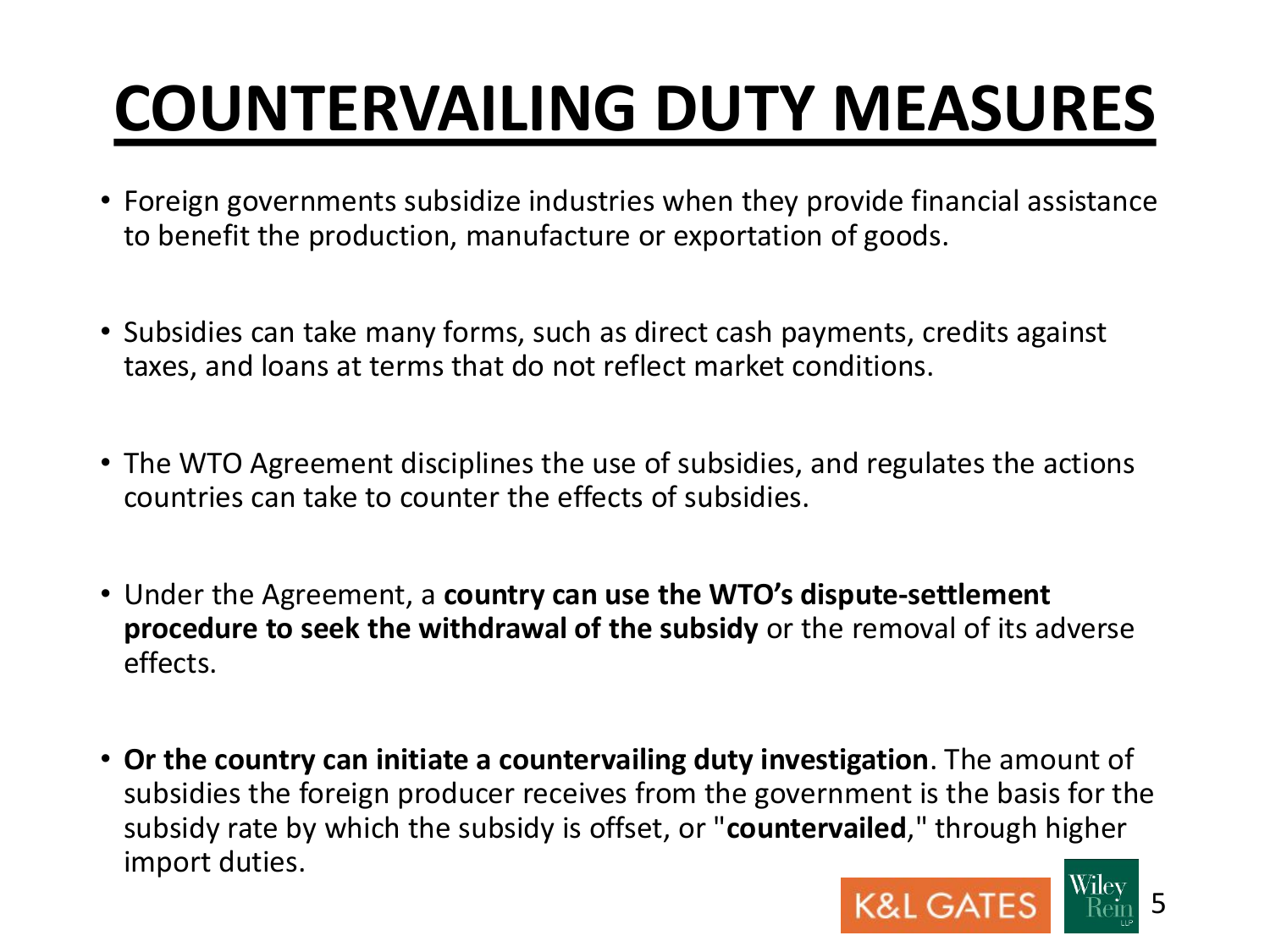#### **COUNTERVAILING DUTY MEASURES, cont'd**

- Not all subsidies are countervailable. **Injurious subsidies may be countervailed if**
	- The **government or a public body** provides, directly or indirectly, a **financial contribution**;
	- Which confers a **benefit** to the recipient; **and**
	- The subsidy is **specific** to an enterprise or industry or group of enterprises or industries. (Prohibited subsidies (such as export subsidies) are deemed to be "specific.")
- Examples of "**government or public body**" include a government agency, government bank, or state-owned enterprise.
- **Financial contribution** includes a direct transfer of funds, government revenue otherwise due that is foregone, government provision of goods or services (other than general infrastructure), and government purchase of goods.
- If both Commerce and the ITC reach affirmative final determinations of subsidization and injury, respectively, Commerce will instruct Customs and Border Protection (CBP) to assess countervailing duties against imports of that product into the United States.

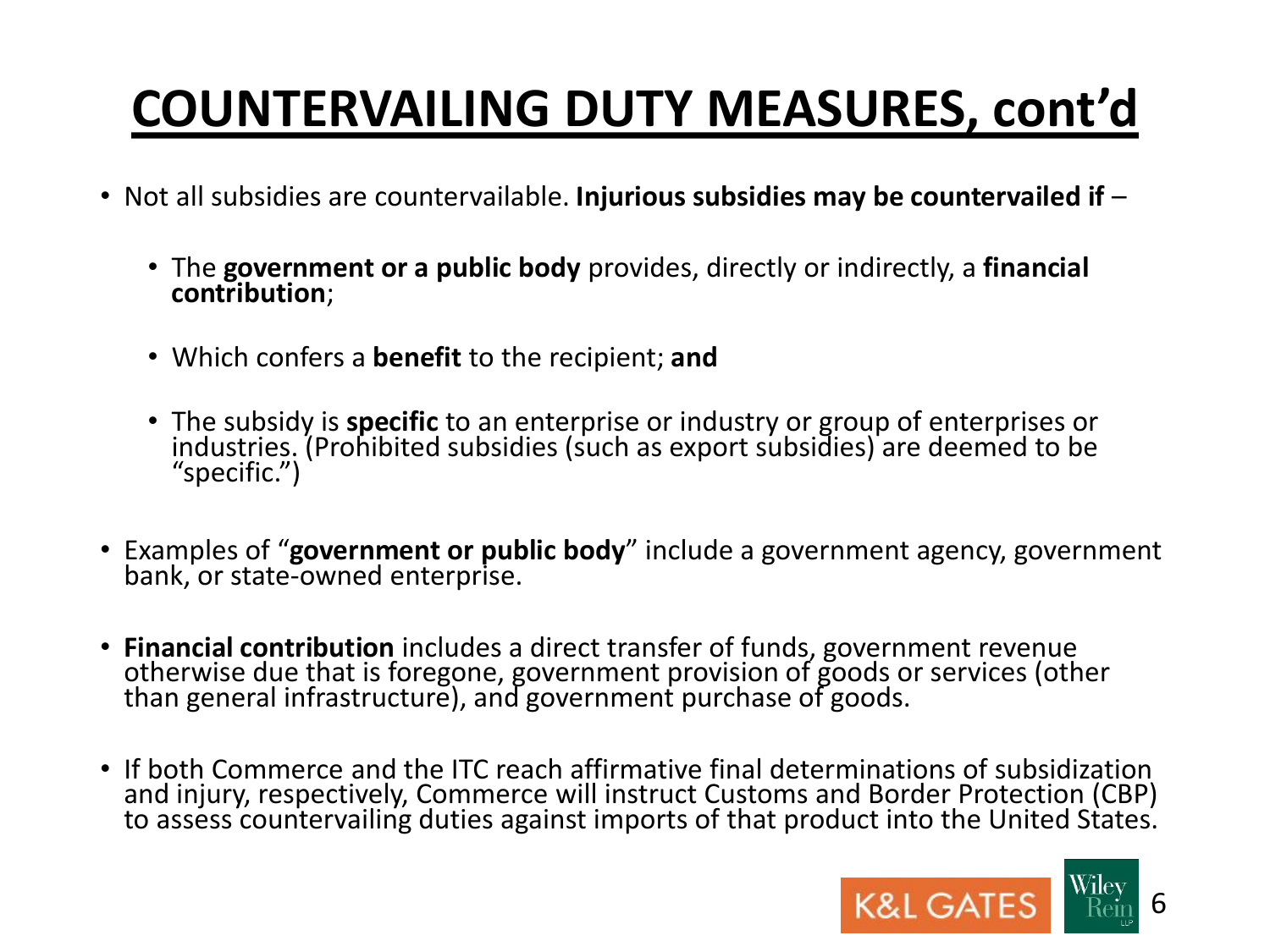## **INJURY TO A DOMESTIC INDUSTRY**

- Under the U.S. system, the ITC determines **whether imports that have been found to be dumped or subsidized materially injure or threaten to materially injure a U.S. industry**.
- "Material injury" is not defined in the WTO Agreements.
- U.S. law defines **material injury** as **harm which is not inconsequential, immaterial, or unimportant**.
- Determination of injury is based on consideration of the **volume of dumped or subsidized imports**, the **effect of such imports on domestic prices**, and the **consequent impact on the domestic industry**.

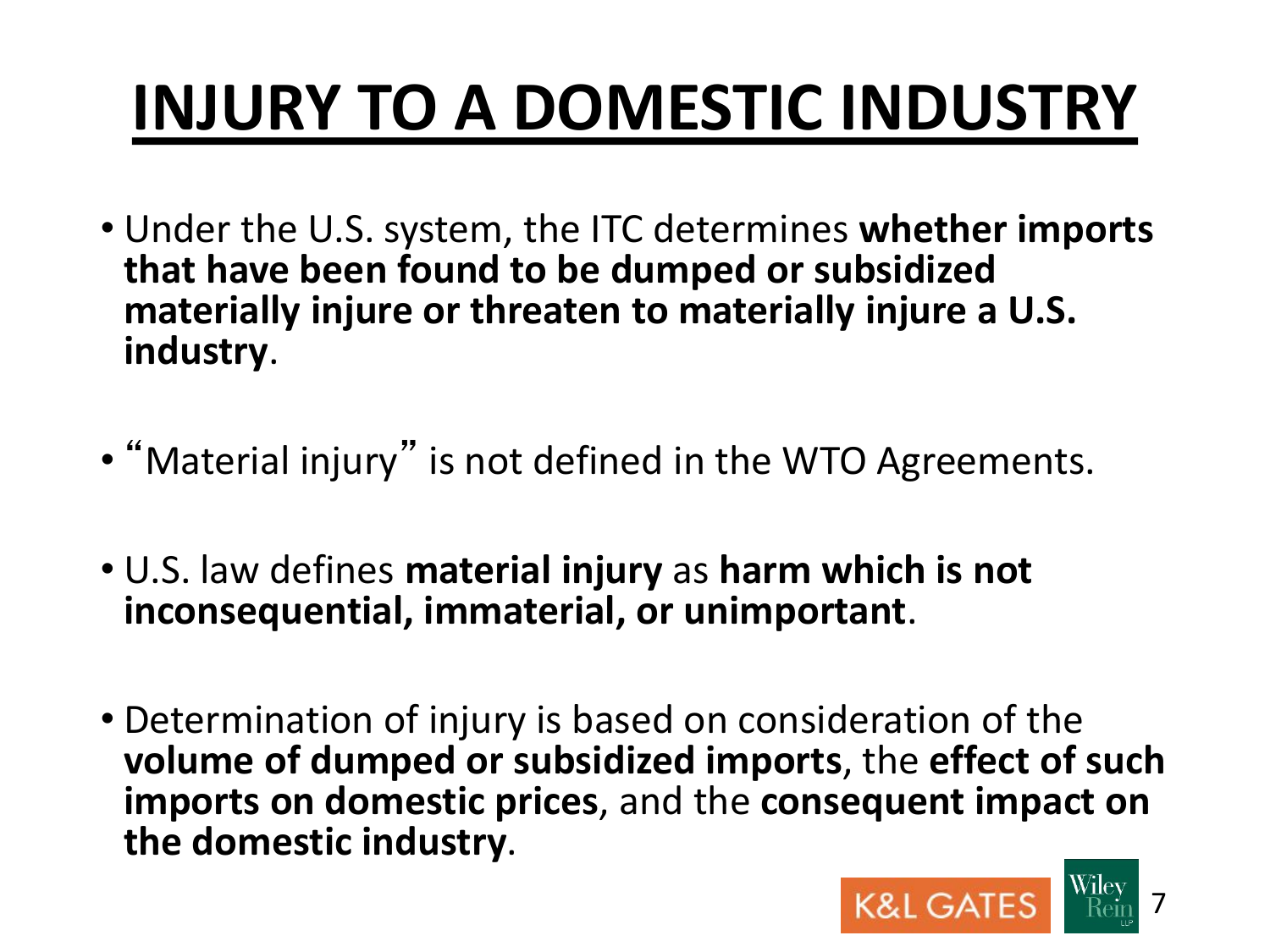### **AD/CVD INVESTIGATIONS – THE PROCESS**

- An **AD/CVD investigation** is started when a **petition is filed** by or on behalf of the domestic industry. Petitioners must represent at least 25% of domestic production. Commerce may also self-initiate an investigation.
- The petition sets the "**scope** of the investigation."
- "**Interested parties**" including manufacturers, exporters, importers, the foreign government, coalitions, and unions – may participate in the investigation.
- During the course of an investigation, the investigating authority/s will collect information, hold a public hearing/s, issue preliminary and final determinations, and audit information provided by certain interested parties.
- Interested parties have the right to review and comment on information collected during the course of an investigation, meet with the investigating authority/s, and participate in the public hearing/s.

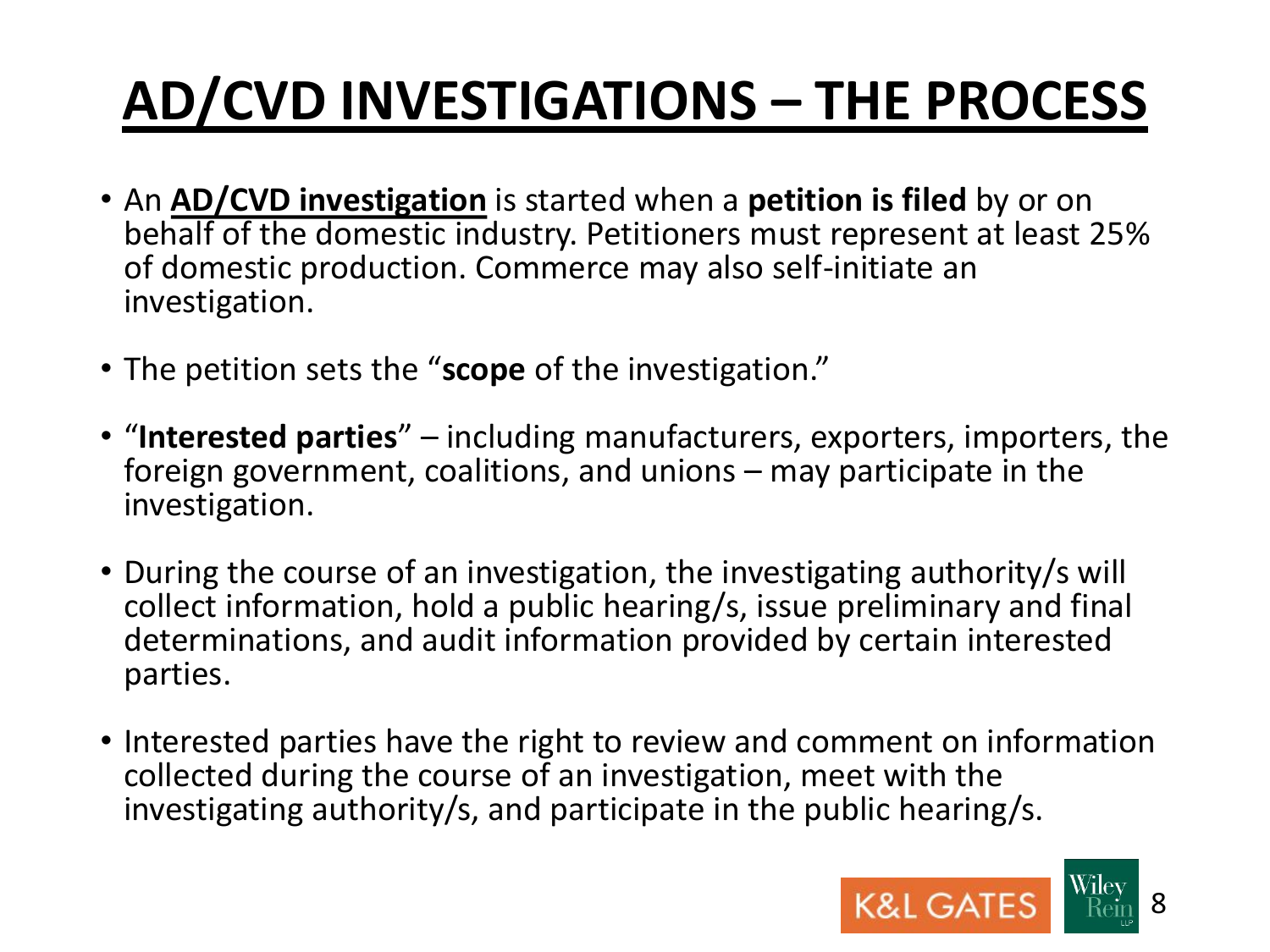# **SAFEGUARD ACTIONS**

- **Safeguards** are **temporary measures**  emergency action to **limit imports when a surge in imports causes serious injury to a competing domestic industry**.
- Elimination of trade barriers exposes domestic industries to increased competition. Safeguards provide breathing space for industries to adjust to import competition.
- Safeguards are applied to "fairly traded" imports *i.e.*, there is no requirement of "unfair trade."
- Unlike AD/CVD measures, **safeguard actions** normally are not country specific. They **apply to all imports from all countries**. Countries with which the U.S. has an FTA may be excluded under certain circumstances.
- Types of relief generally include quotas and/or duties.
- Safeguard measures **normally may not last more that 4 years**.

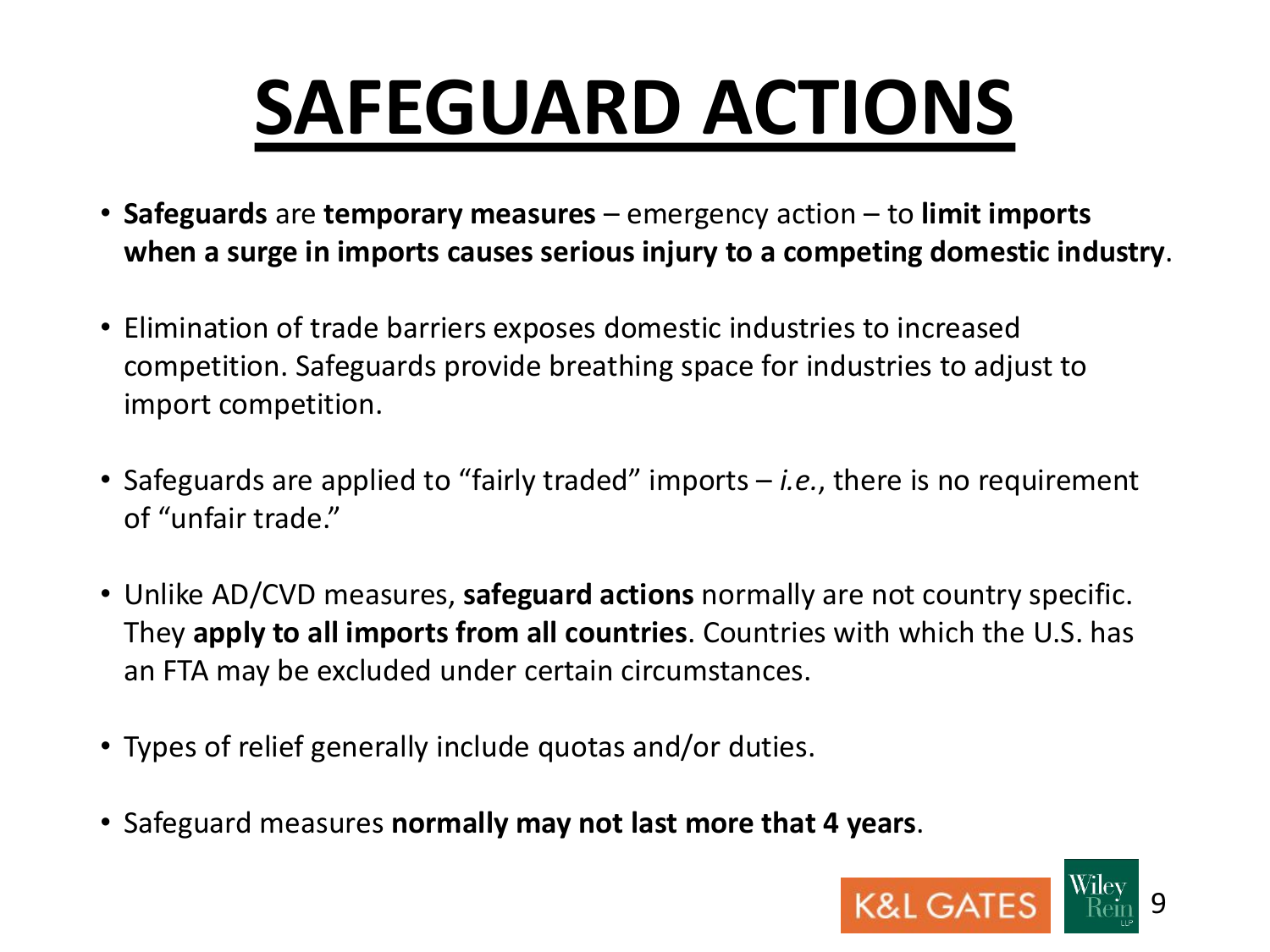### **SAFEGUARD ACTIONS – THE PROCESS**

- The **ITC conducts safeguard investigations**.
- If the ITC determines that a surge in imports is causing serious injury to a competing domestic industry, it may recommend relief to the President.
- The **President makes the final decision** with input from the United States Trade Representative.
- Relief can be in the form of quotas, tariffs, tariffrate quotas, or Trade Adjustment Assistance.

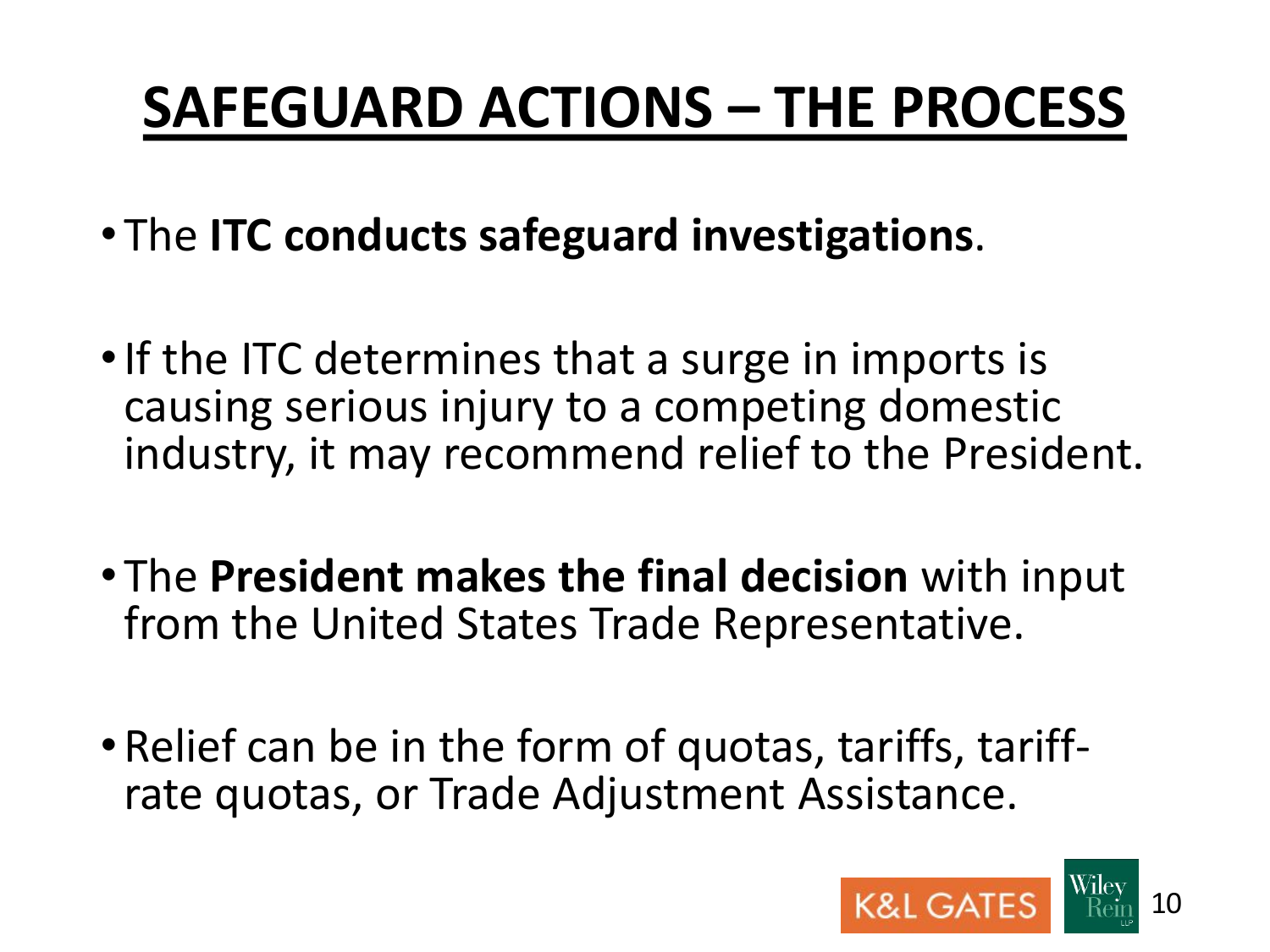## **TRADE REMEDIES - THE PLAYERS**

- •Investigating authorities
	- •Commerce
	- •International Trade Commission (ITC)
	- •CBP
- •Congress
- •The Administration
- •Interested parties

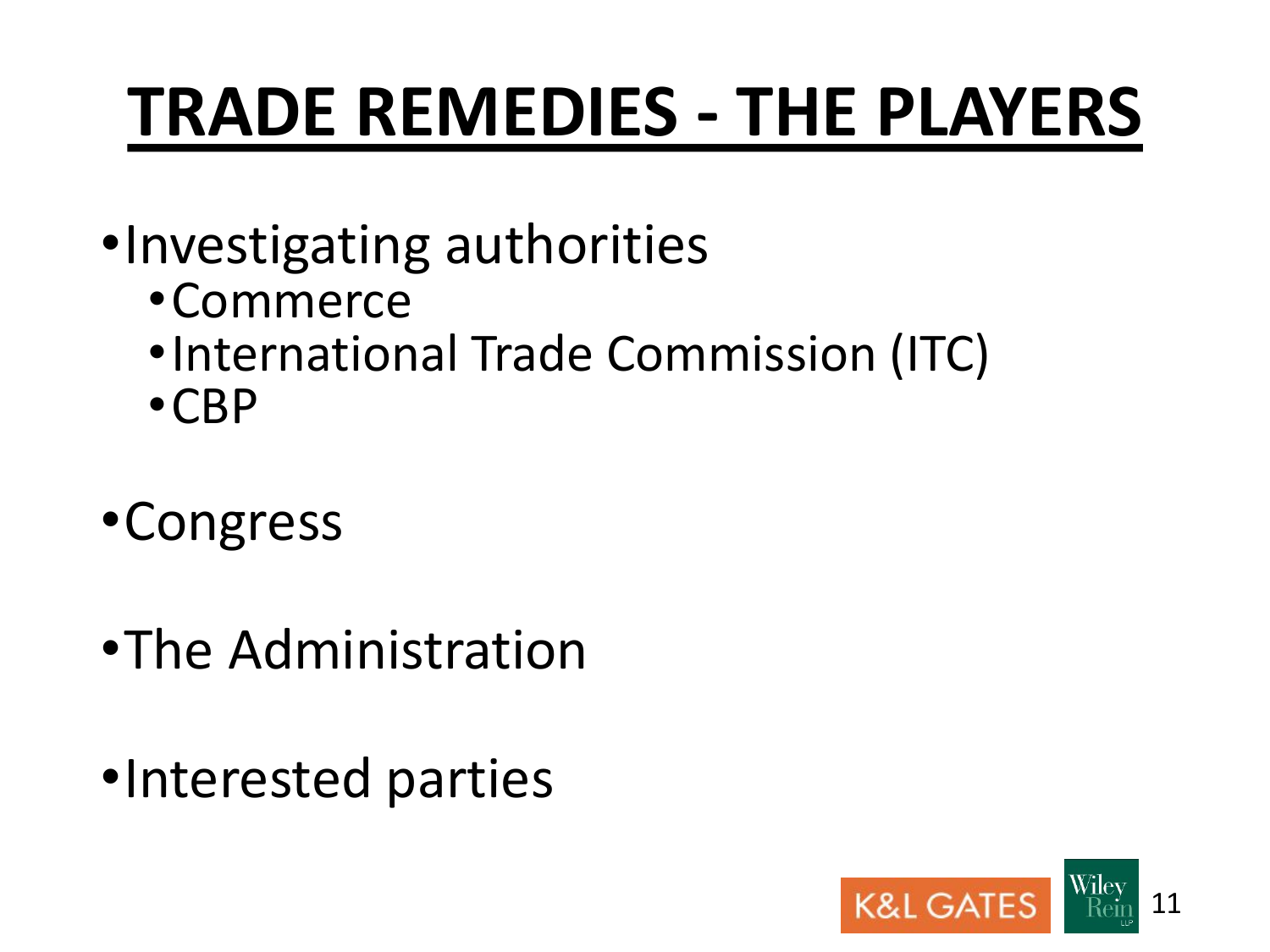## **TRADE REMEDIES – THE DISPUTES**

•Domestic courts

•WTO dispute settlement

•Regional trade agreements